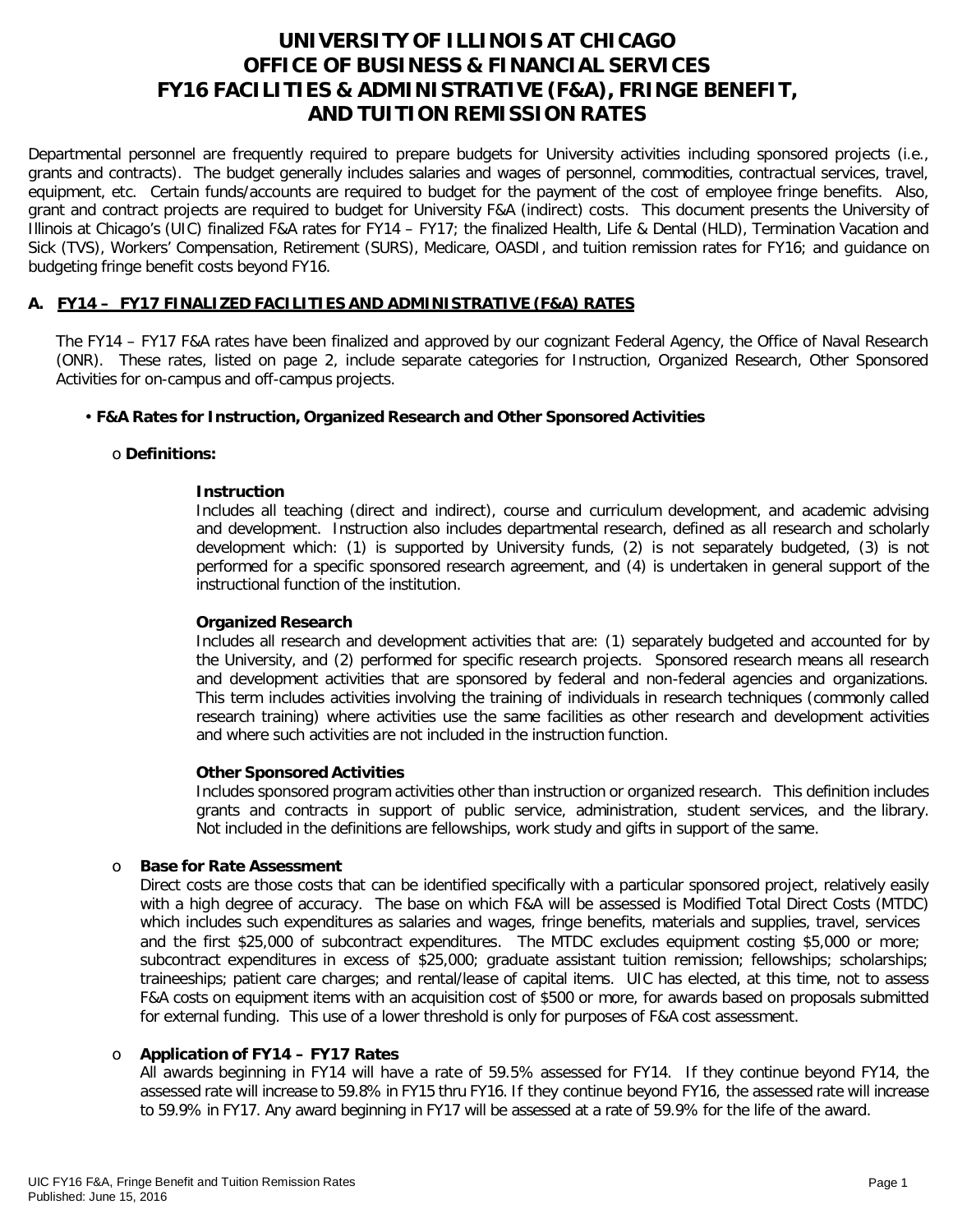# o **Continuing Projects**

Under federal guidelines, rates and bases should continue for the life of the project until a competing renewal is submitted. Therefore, the University will honor the rates in place for continuing projects. Proposals for noncompeting continuations, incremental funding and budget amendments for previously awarded federal projects should use the rates specified in the original award document.

#### o **Use of On-/Off-Campus Rate**

The on-campus rate should be used for proposals where all work is done using University facilities. The On-Campus rate is to be assessed except when a portion of the sponsored agreement is performed at an off-campus site. The criteria for utilization of the off-campus rate consists of all of the following: (a) performance at the offcampus site must be on a continuous basis; intermittent performance is not sufficient; (b) the University personnel working or engaged on the project must be physically located at an off-campus site; and (c) the offcampus performance must be of sufficient duration; normally a full semester, summer term or period of performance of the sponsored agreement. The space on the South Campus and at 2242 W Harrison that the University leases to UIC departments is considered off-campus. The off-campus rate will be used for the offcampus portion of the work on a sponsored agreement.

Off-campus costs may include costs incurred at the off-campus site for salaries, related benefits, supplies, utility costs, rent, local travel and other similar costs, which are treated as direct. Travel to and from an off-campus site is considered an off-campus cost.

| <b>Chicago Campus Facilities and Administrative (F&amp;A) Rates</b> |             |             |             |             |  |  |
|---------------------------------------------------------------------|-------------|-------------|-------------|-------------|--|--|
| Finalized FY14 - FY17 Rates                                         | <b>FY14</b> | <b>FY15</b> | <b>FY16</b> | <b>FY17</b> |  |  |
| Instruction                                                         | 42.4%       | 42.4%       | 42.4%       | 42.4%       |  |  |
| <b>Organized Research</b>                                           | 59.5%       | 59.8%       | 59.8%       | 59.9%       |  |  |
| <b>Other Sponsored Activities</b>                                   | 36.0%       | 36.0%       | 36.0%       | 36.0%       |  |  |
| All Off-Campus Awards (Instruction, Organized Research, Other       | 26.0%       | 26.0%       | 26.0%       | 26.0%       |  |  |
| Sponsored                                                           |             |             |             |             |  |  |

#### • **F&A Rates for Clinical Drug Trials**

#### o **Definition**

These include studies performed for private sponsors which involve human subjects in drug protocols.

#### o **Base for Rate Assessment**

The base for rate assessment is total direct costs. Total direct costs include all costs charged to a sponsored program account, excluding indirect costs, costs of education allowance and administrative allowances.

## o **FY16 F&A Rate for Clinical Drug Trials**

Clinical drug trials are assessed at a rate of 25.0%. This rate was established during Fiscal Year 1994 for nonfederally funded clinical drug studies and is applied to Total Direct Costs (TDC).

# **B. FY16 GRADUATE ASSISTANT TUITION REMISSION RATE (SPONSORED ACCOUNTS)**

The Fiscal Year 2016 graduate assistant tuition remission rate will remain 42%. Salaries of graduate assistants with tuition and fee waivers are the base for the assessment of the tuition remission rate. This rate is applied to all GA/RA/TAs working on sponsored programs. Please note that the campus also assesses a "GA tuition remission benefit cost" charge on non-sponsored accounts. More information on this charge is available here: [Memo on Tuition Remission for Graduate Assistants.](https://www.obfs.uillinois.edu/common/pages/DisplayFile.aspx?itemId=436386)

## **C. FY16 FRINGE BENEFITS RATES (FINALIZED)**

Fringe benefit rates are updated annually and audited and approved by the Federal government near the beginning of each fiscal year. Unlike facilities and administrative cost rates, changes in fringe benefit rates are assessed immediately when they become effective, even if the budgeted rates are different. The UIC FY16 Fringe Benefit rates included in the table on pages 3 and 4 are effective July 1, 2015 with BW 15 and MN 8 pay periods (with the exception of Retirement, which is effective with BW 14 and MN 7). The Health, Life & Dental (HLD), Termination Vacation and Sick (TVS), Workers' Compensation, Retirement (SURS), Medicare, and OASDI rates are finalized. Please refer to [Nessie](http://nessie.uihr.uillinois.edu/cf/benefits/) for detailed information on State of Illinois Plans, Eligibility for State Benefit Plans, and Part-Time Insurance Eligibility for additional fringe benefit eligibility information. Refer to [Substantial Presence](http://www.uic.edu/com/gme/rpm_comp___benefits.htm#real_substantial_pres) for additional fringe benefit information related to residents on J-1, J-2, F-1 and F-2 visas.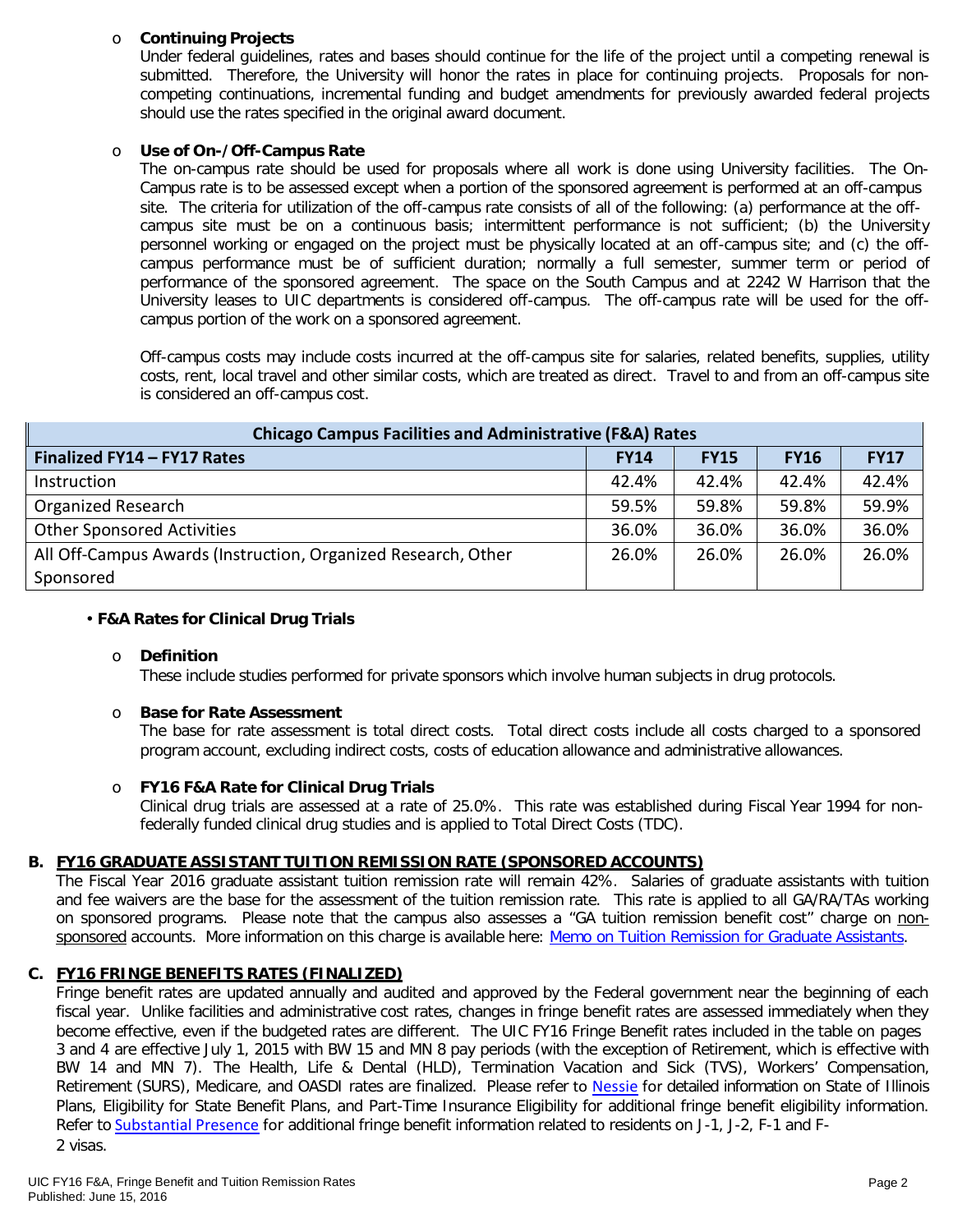The following 2 charts detail the fringe benefit costs by appointment type. The first chart below, details fringe benefit charges to sponsored accounts. The second chart on the following page details fringe benefit charges to non-sponsored accounts. The primary differences between the 2 charts are highlighted in yellow on each chart.

# **CHICAGO CAMPUS FY16 FINAL FRINGE BENEFIT RATES APPLICABLE TO SPONSORED PROJECTS**

This Chart Details Fringe Benefit Rates for Appointments Commonly Charged to Sponsored Projects; It is for Budgeting Purposes and is Not Intended to be Used as a Basis for Determining Benefits Eligibility\*

| Appointment                                                                                                   | <b>Total Fringe</b><br><b>Benefits Rate</b> | <b>Finalized</b><br>Retirement<br>$(SURS)$ ** | <b>Finalized</b><br>Health, Life<br>& Dental | <b>Finalized</b><br>Workers'<br>Compt | <b>Finalized</b><br>Term.<br>Vacation/Sick | <b>Finalized</b><br>Medicare‡ | <b>Finalized</b><br><b>OASDI</b> |
|---------------------------------------------------------------------------------------------------------------|---------------------------------------------|-----------------------------------------------|----------------------------------------------|---------------------------------------|--------------------------------------------|-------------------------------|----------------------------------|
| Academic and Non-Academic Employees<br>Eligible for SURS and Insurance*                                       | 40.23%                                      | 12.69%                                        | 25.25%                                       | 0.01%                                 | 0.83%                                      | 1.45%                         |                                  |
| Academic and Non-Academic Employees<br>Eligible for SURS, but Ineligible for Insurance*                       | 14.98%                                      | 12.69%                                        |                                              | 0.01%                                 | 0.83%                                      | 1.45%                         |                                  |
| Hourly Student Employees Enrolled 6 hours or More (Fall / Spring)<br>Or Enrolled 3 hours or More (Summer)     | 0.01%                                       |                                               | $\overline{\phantom{a}}$                     | 0.01%                                 |                                            |                               |                                  |
| Hourly Student Employees Enrolled Less Than 6 hours (Fall / Spring)<br>Or Enrolled Less Than 3 hours (Summer) | 7.66%                                       | $\overline{\phantom{a}}$                      |                                              | 0.01%                                 | $\blacksquare$                             | 1.45%                         | 6.20%                            |
| GA/RA/TAs Enrolled 6 hours or More (Fall / Spring)<br>Or Enrolled 3 hours or More (Summer)                    | 2.96%                                       | $\overline{\phantom{a}}$                      | 2.95%                                        | $0.01\%$                              | $\overline{\phantom{a}}$                   |                               |                                  |
| GA/RA/TAs Enrolled Less Than 6 hours (Fall / Spring)<br>Or Enrolled Less Than 3 hours (Summer)                | 10.61%                                      | $\blacksquare$                                | 2.95%                                        | 0.01%                                 | $\qquad \qquad \blacksquare$               | 1.45%                         | 6.20%                            |
| <b>Hospital Residents</b>                                                                                     | 39.39%                                      | 12.69%                                        | 25.25%                                       | $\overline{\phantom{a}}$              |                                            | 1.45%                         |                                  |
| Academic and Non-Academic Employees<br>Ineligible for SURS and Insurance*                                     | 7.66%                                       |                                               |                                              | 0.01%                                 |                                            | 1.45%                         | 6.20%                            |
|                                                                                                               |                                             |                                               |                                              |                                       |                                            |                               |                                  |

Research Associates receive fringe benefits that are consistent with their appointment type, detailed above.

Retired employees who are rehired by the University are assessed for Term. Vacation and Sick (.83%), Medicare (1.45%) and Workers' Comp (0.01%).

Fellowships are not assessed fringe benefits.

\*Please refer to the [Nessie](http://nessie.uihr.uillinois.edu/cf/benefits/) for detailed information on State of Illinois Plans, Eligibility for State Benefit Plans, and Part-Time Insurance Eligibility.

\*\* For employees who have elected the self-managed plan, the actual rate of 7.6% will be charged.

\*\* The current annual compensation limit for SURS is \$265,000 (for participants certified on or after July 1, 1996) and \$111,571.63 for new employees hired as of January 1, 2011.

† For Auxiliary Services, the Worker's Compensation rate is 0.46%.

‡This chart includes a Medicare charge for employees hired after 4/1/86. There are no Medicare charges for employees hired before that date.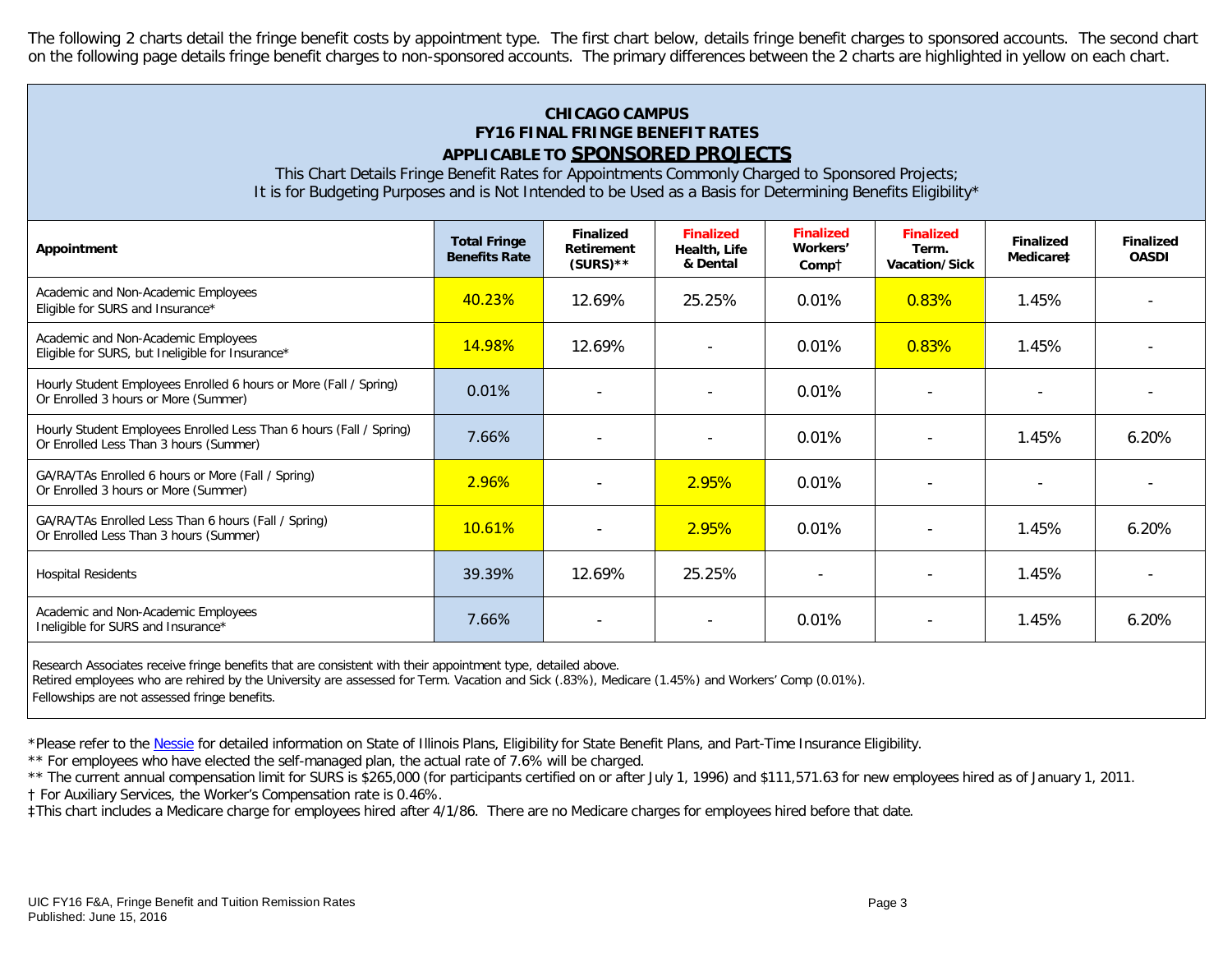# **CHICAGO CAMPUS FY16 FRINGE BENEFIT RATES APPLICABLE TO OTHER ASSESSED ACCOUNTS**

(ADMINISTRATIVE ALLOWANCES, ICR, PRIVATE UNRESTRICTED GIFTS, ETC)

This Chart Details Fringe Benefit Rates for Appointments Commonly Charged to Other Assessed Accounts;

It is for Budgeting Purposes and is Not Intended to be Used as a Basis for Determining Benefits Eligibility\*

| Appointment                                                                                                   | <b>Total Fringe</b><br><b>Benefits Rate</b> | <b>Finalized</b><br>Retirement<br>$(SURS)$ ** | <b>Finalized</b><br>Health, Life<br>& Dental | <b>Finalized</b><br>Workers'<br>Compt | <b>Finalized</b><br>Term.<br><b>Vacation/Sick</b> | <b>Finalized</b><br>Medicare‡ | <b>Finalized</b><br><b>OASDI</b> |
|---------------------------------------------------------------------------------------------------------------|---------------------------------------------|-----------------------------------------------|----------------------------------------------|---------------------------------------|---------------------------------------------------|-------------------------------|----------------------------------|
| Academic and Non-Academic Employees<br>Eligible for SURS and Insurance*                                       | 39.40%                                      | 12.69%                                        | 25.25%                                       | 0.01%                                 |                                                   | 1.45%                         |                                  |
| Academic and Non-Academic Employees<br>Eligible for SURS, but Ineligible for Insurance*                       | <b>14.15%</b>                               | 12.69%                                        |                                              | 0.01%                                 | ٠                                                 | 1.45%                         |                                  |
| Hourly Student Employees Enrolled 6 hours or More<br>(Fall / Spring) Or Enrolled 3 hours or More (Summer)     | 0.01%                                       |                                               |                                              | 0.01%                                 |                                                   |                               |                                  |
| Hourly Student Employees Enrolled Less Than 6 hours<br>(Fall / Spring) Or Enrolled Less Than 3 hours (Summer) | 7.66%                                       |                                               |                                              | 0.01%                                 |                                                   | 1.45%                         | 6.20%                            |
| GA/RA/TAs Enrolled 6 hours or More (Fall / Spring)<br>Or Enrolled 3 hours or More (Summer)                    | 0.01%                                       |                                               | $\equiv$                                     | 0.01%                                 |                                                   |                               |                                  |
| GA/RA/TAs Enrolled Less Than 6 hours (Fall / Spring)<br>Or Enrolled Less Than 3 hours (Summer)                | 7.66%                                       |                                               |                                              | 0.01%                                 |                                                   | 1.45%                         | 6.20%                            |
| <b>Hospital Residents</b>                                                                                     | 39.39%                                      | 12.69%                                        | 25.25%                                       |                                       |                                                   | 1.45%                         |                                  |
| Academic and Non-Academic Employees<br>Ineligible for SURS and Insurance*                                     | 7.66%                                       |                                               | $\overline{\phantom{a}}$                     | 0.01%                                 |                                                   | 1.45%                         | 6.20%                            |
| Research Associates receive fringe benefits that are consistent with their appointment type, detailed above.  |                                             |                                               |                                              |                                       |                                                   |                               |                                  |

Retired employees who are rehired by the University are assessed for Term. Vacation and Sick (0.83%), Medicare (1.45%) and Workers' Comp (0.01%).

Fellowships are not assessed fringe benefits.

\*Please refer to th[e Nessie f](http://nessie.uihr.uillinois.edu/cf/benefits/)or detailed information on State of Illinois Plans, Eligibility for State Benefit Plans, and Part-Time Insurance Eligibility.

\*\* For employees who have elected the self-managed plan, the actual rate of 7.6% will be charged.

\*\* The current annual compensation limit for SURS is \$265,000 (for participants certified on or after July 1, 1996) and \$111,571.63 for new employees hired as of January 1, 2011. † For Auxiliary Services, the Worker's Compensation rate is 0.46%.

‡This chart includes a Medicare charge for employees hired after 4/1/86. There are no Medicare charges for employees hired before that date.